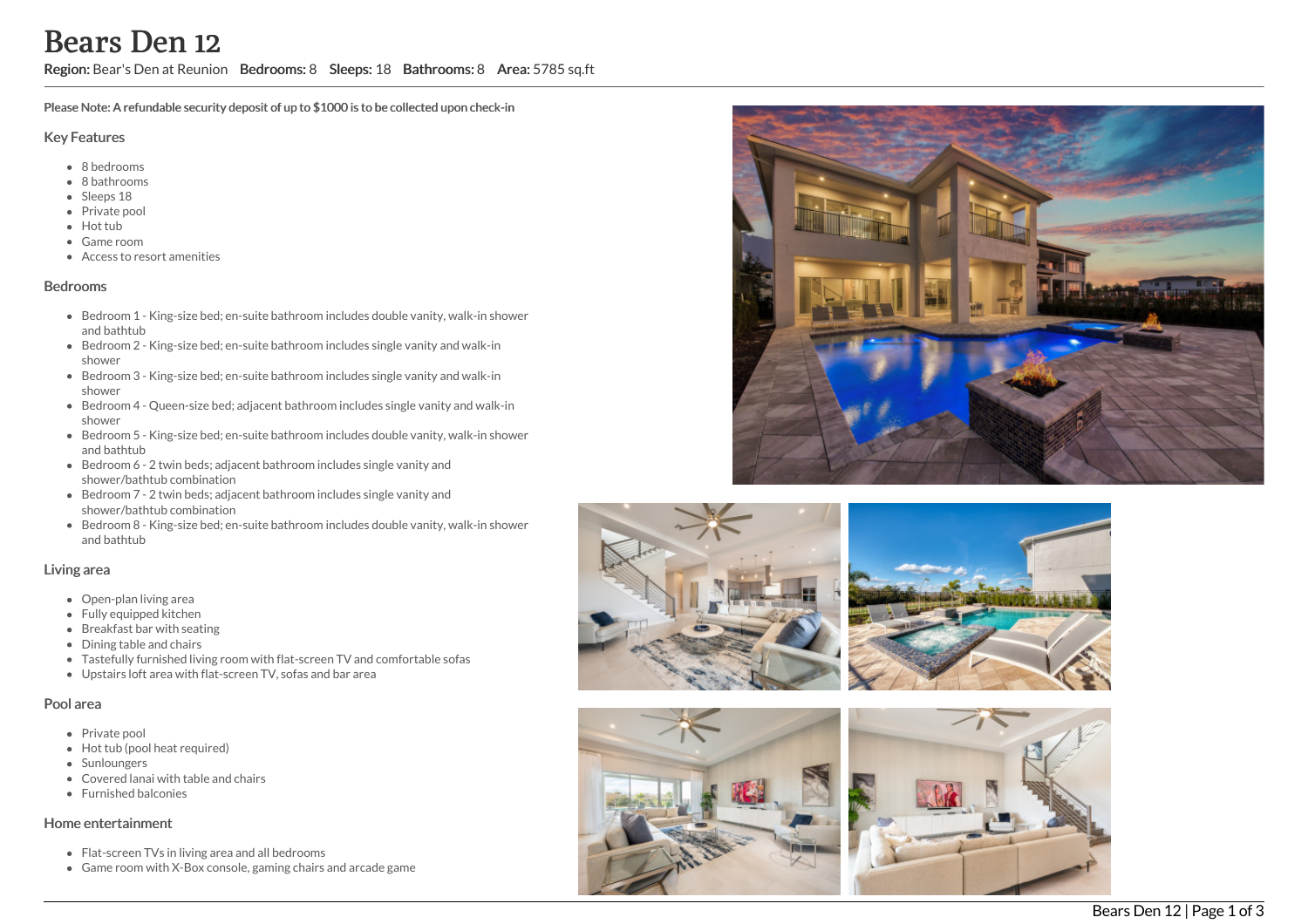### General

- Air conditioning throughout
- Complimentary wifi
- Bedding and towels included
- Private parking

## Laundry room

- Washer and dryer
- Iron and ironing board

# Children's equipment available for hire

- $\bullet$  Crib
- Stroller
- High chair
- Pack and play